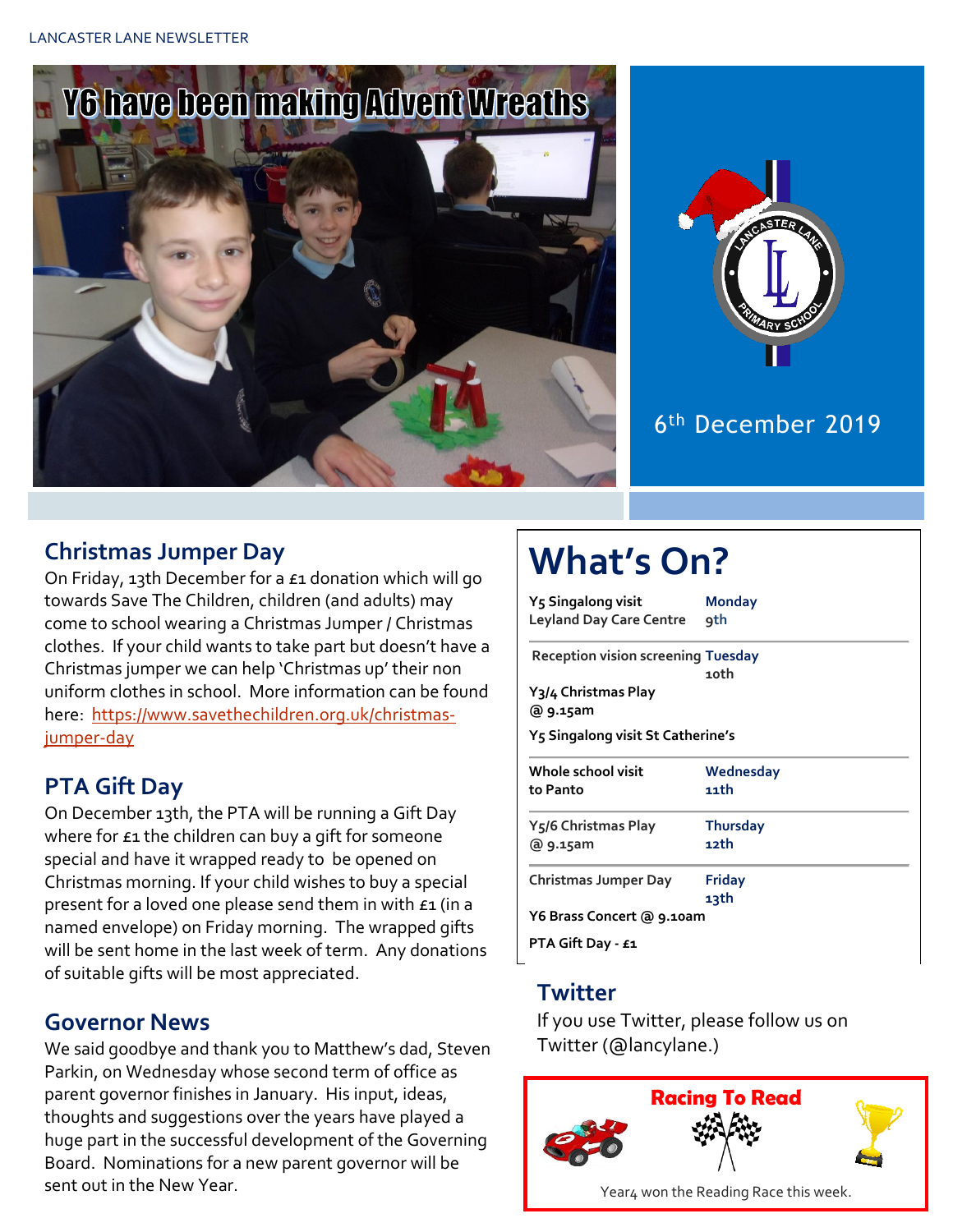#### **PTA Christmas Fair**

Thank you for your support with the Christmas Fair – it was a very successful night. The amount raised is still being counted. You are very welcome to come along to the first PTA meeting in the New Year to share your feedback on what went well and what we could improve on next year. Personalised items and winners of the Christmas trail quiz will receive their goods next week. A very big and special thanks must go to the hard working members of the PTA who worked tirelessly for many hours leading up to the Fair. They give their time freely and their ideas, efforts and 'man' hours are truly appreciated by us all. Thank you.

#### **Early Learners**

You may be aware that early Learners were inspected in November. Their excellent report is now available to read on the Ofsted website.

#### <https://reports.ofsted.gov.uk/provider/16/EY439481>

I couldn't be prouder of the children or the team who look after and teach them every day. They all truly deserve this glowing report.

#### **Christmas Plays**

Reception and Early Learners got the ball rolling with their wonderful concert on Tuesday. Y<sub>3</sub> and Y<sub>4</sub> will be performing theirs on Tuesday and it is Y5 and Y6's turn on Thursday. Both concerts start at 9.15am. Whilst we welcome parents taking photos and videos of their children (as long as these aren't uploaded to social media) we respectfully ask that parents do not stand up to do this as it makes it very difficult for parents sitting behind to see. As always, please park considerately outside of school and don't block our neighbours drives.

#### **Panto Day**

The whole school is visiting the panto in Blackburn on Wednesday afternoon (Oh yes we are!). The panto is due to finish at 3pm (Oh yes it is!) meaning that we are unlikely to be back in school for 3.20pm. Mrs Clayton will send a ParentMail when we are leaving the theatre to give you an approximate time of return. Please don't block the roads or corners near school as three coaches have to park up. Teachers will take their children back to class to dismiss them from there. We will be having dinner before we leave and an ice cream whilst we are there. There is no need for children to bring snacks or drinks so please do not send your children into school with these. Thank you.

#### **Outside Achievements**

Isobel from Y3 was Player of the Week at her tennis club. Well done to you.



Year 1 have been writing Super Hero stories.



Year 3 have been making clay pots.



Year 6 interviewed a parent about Christian beliefs.